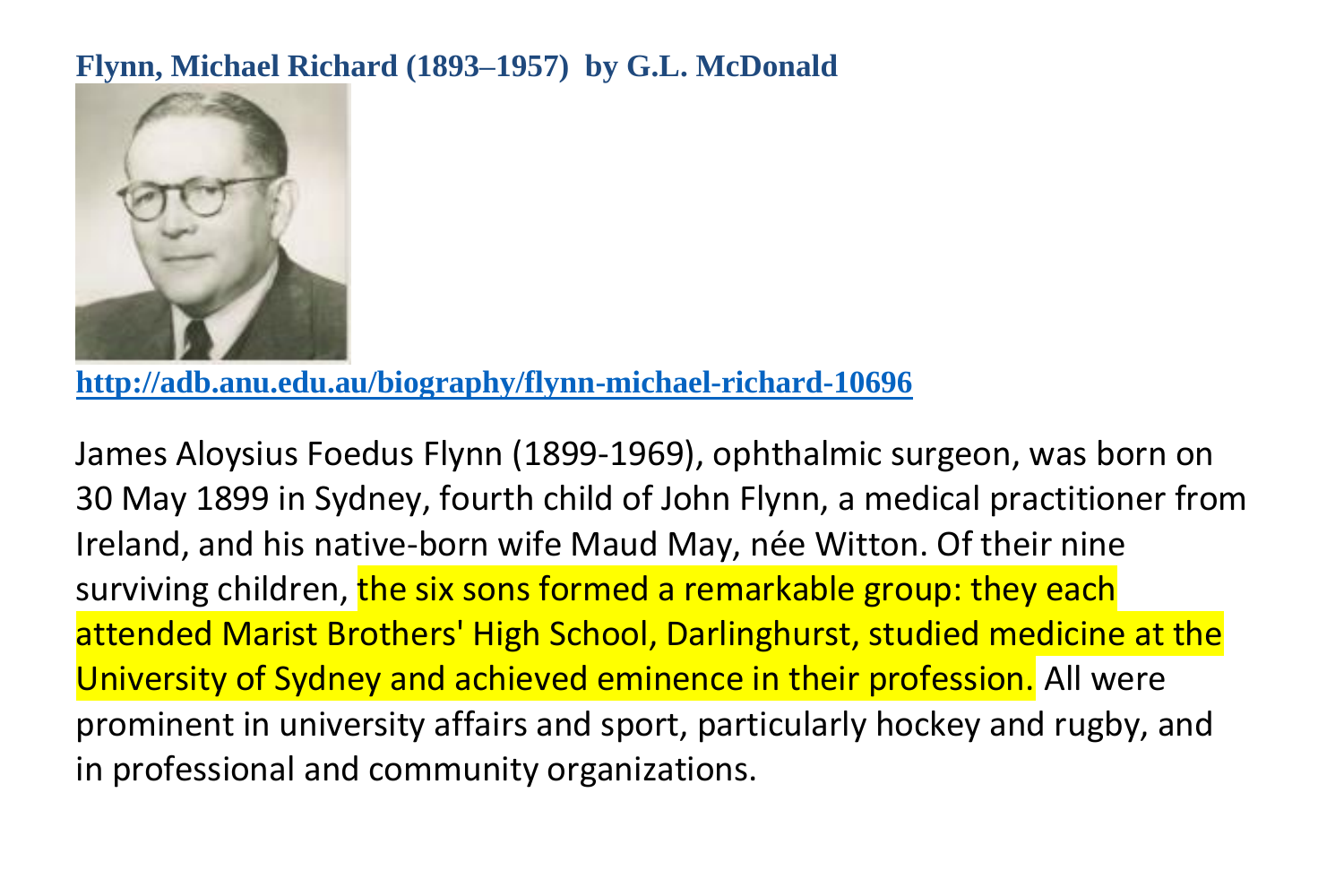The eldest, Michael Richard (1893-1957), surgeon, was born on 19 October 1893 at Bairnsdale, Victoria, and graduated B.A., 1914; B.Sc., 1916; M.B., Ch.M., 1920; M.D., 1931. Awarded a [Walter and Eliza Hall](https://adb.anu.edu.au/biography/hall-walter-russell-454) travelling fellowship in 1920, he studied in England; from August 1921 to December 1924 he was a fellow at the Mayo Clinic, United States of America (M.S., 1925, University of Minnesota). He distinguished himself as a practical surgeon, holding appointments at Royal Prince Alfred, Lewisham and the Dental hospitals, and lectured at the university's faculty of dentistry. A fellow of the Royal Australasian College of Surgeons, he was a skilled anatomist and speedy operator. He was prepared to take on difficult surgical procedures particularly in the head, neck and thorax—well before modern technology made these areas readily accessible. Dick, as he was known, died of cerebral oedema on 11 December 1957 at Lewisham and was buried in Waverley cemetery; his wife Roma Theresa, née O'Dea, survived him.

John Joseph Witton (1895-1955), dermatologist, was born on 26 August 1895 in Sydney, won a Blue for hockey and graduated B.A., 1916; M.B., Ch.M.,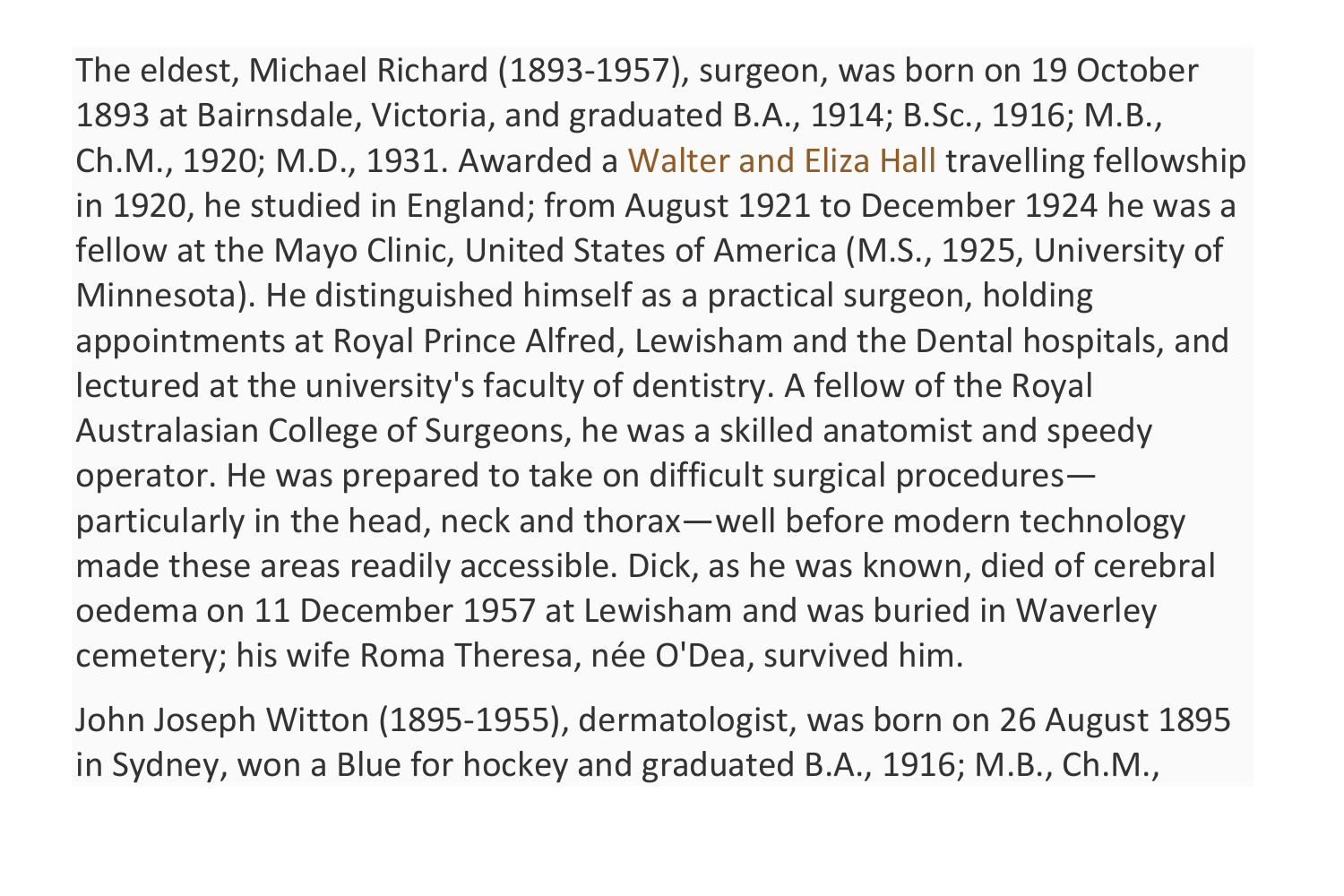1924. He rose through the ranks to lieutenant in the Australian Imperial Force and in 1917-18 served with the 30th Battalion on the Western Front; he was awarded the Military Cross for an action at Foucacourt, France, in November 1918 which left him blind in one eye. Flynn turned to medicine, studied dermatology in London and became a leading figure at Sydney and Lewisham hospitals. A part-time specialist (from 1940) and consultant dermatologist to the Royal Australian Air Force, he reached the rank of honorary group captain. He was an executive-member (from 1942) of the St John Ambulance Association; he played bowls at Royal Sydney Golf Club, belonged to the Australian Jockey and Sydney Turf clubs, and owned several winning racehorses. Serving on the Medical Board from 1944, he was its president when he died of a coronary occlusion on 6 December 1955 at his Bellevue Hill home. His wife Mary Amelia, née Bridge, and daughter survived him.

James graduated M.B., Ch.M. in 1922. Following residency at Sydney Hospital, he undertook training in ophthalmology at its eye department and in Britain, gaining diplomas of ophthalmology (Oxford) and ophthalmic medicine and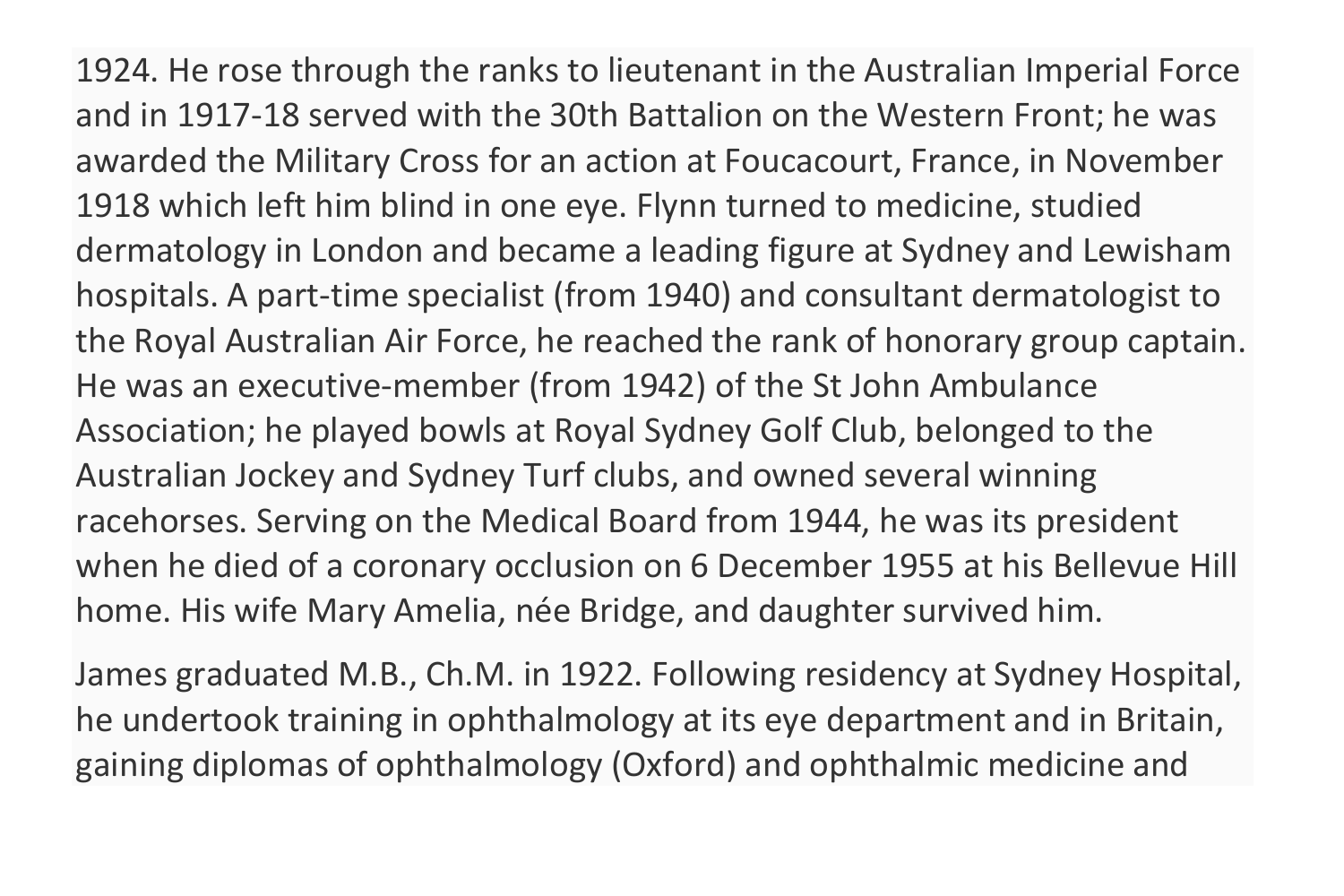surgery (R.C.P. & S.) in 1925. Returning to Sydney next year, he was appointed to Royal Prince Alfred and Lewisham hospitals. On 16 January 1929 he married Ranee Mary Gertrude Adams (d.1959) at St Mary's Cathedral. Their only child Ann was to die of diphtheria. Flynn was a fellow (from 1930) of the R.A.C.S., a founder (1938) and president (1939) of the Ophthalmological Society of Australia, and a fellow (1940) of the Royal Society of Medicine, London.

A surgeon lieutenant in the Royal Australian Naval Reserve, Flynn began fulltime service on 2 September 1939 and joined H.M.A.S. *Australia* next month (as ophthalmologist specialist from December); the ship spent time with the British Home Fleet in 1940 and took part in the Dakar expedition in September. He was posted ashore in April 1941 and worked in Sydney establishments until demobilized on 1 March 1946 as acting surgeon commander. After the war he was consultant ophthalmologist to the R.A.N. and was promoted honorary surgeon captain on his retirement in 1957.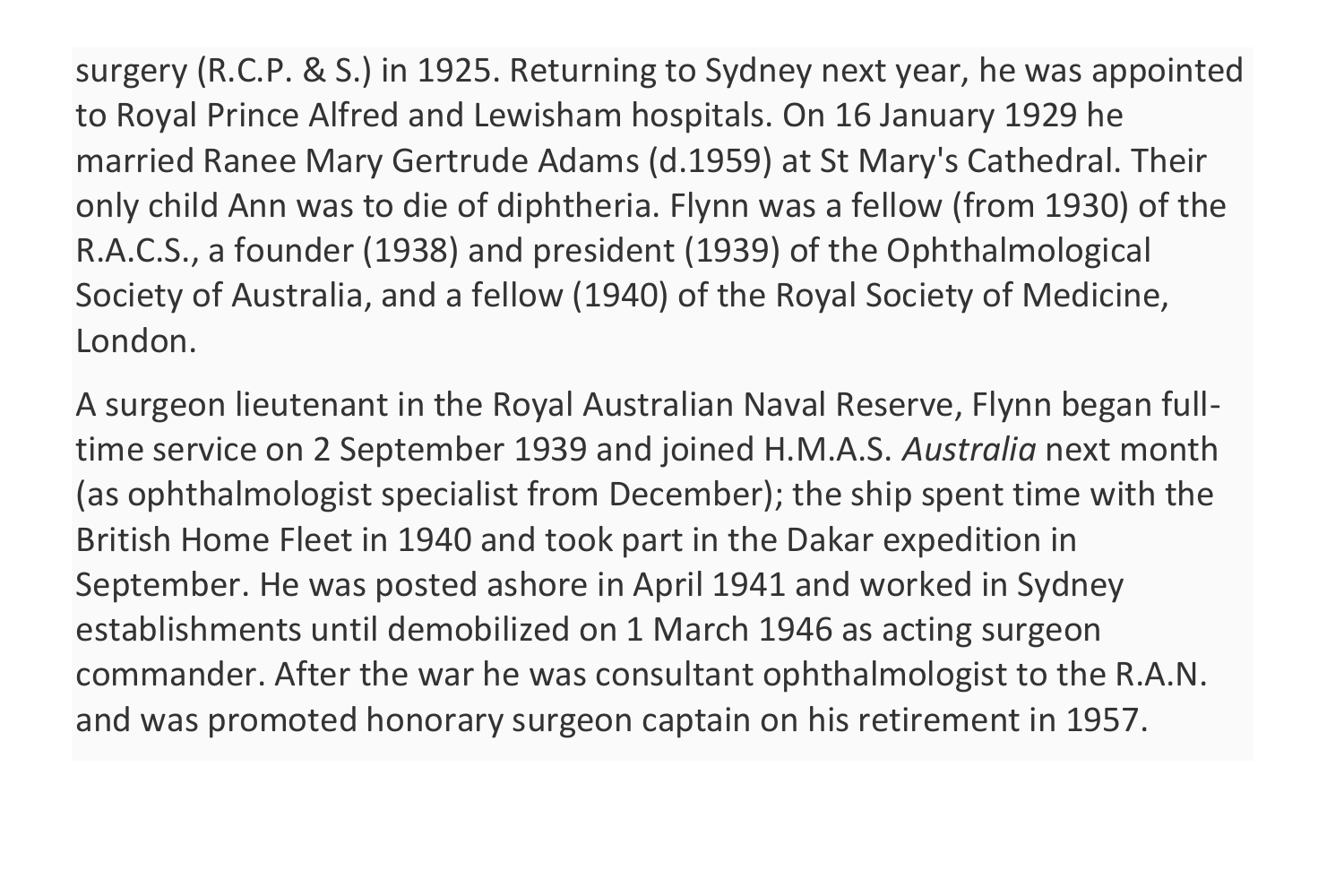Flynn had given special attention to eye problems associated with naval war service, including night vision and solar retinal damage. His article, 'Photoretinitis in anti-aircraft lookouts' in the *Medical Journal of Australia* (1942), was a lucid application to clinical practice of what had previously been rather obscure scientific knowledge. He and J. C. Eccles, in 'Experimental photoretinitis' (*M.J.A.*, 1944), reported well-designed and carefully performed experiments that revealed new information about solar retinal damage.

Despite his busy professional life, which included clinical practice, as well as teaching and examining at the University of Sydney, Flynn sat on the editorial committee of *Ophthalmologica*, published at Basel, Switzerland. He belonged to the Australian, Royal Sydney Golf, Australian Jockey and Rose Bay Bowling clubs, the Royal Agricultural and Art Gallery societies of New South Wales, the Australian Elizabethan Theatre Trust and the National Trust of Australia. Courteous and kind, he was unruffled in both manner and dress. On 10 January 1962 at St Joseph's Church, Edgecliff, he married Sarah (Sari) Mary, née Purcell, widow of his fellow ophthalmologist, Adrian Odillo Maher.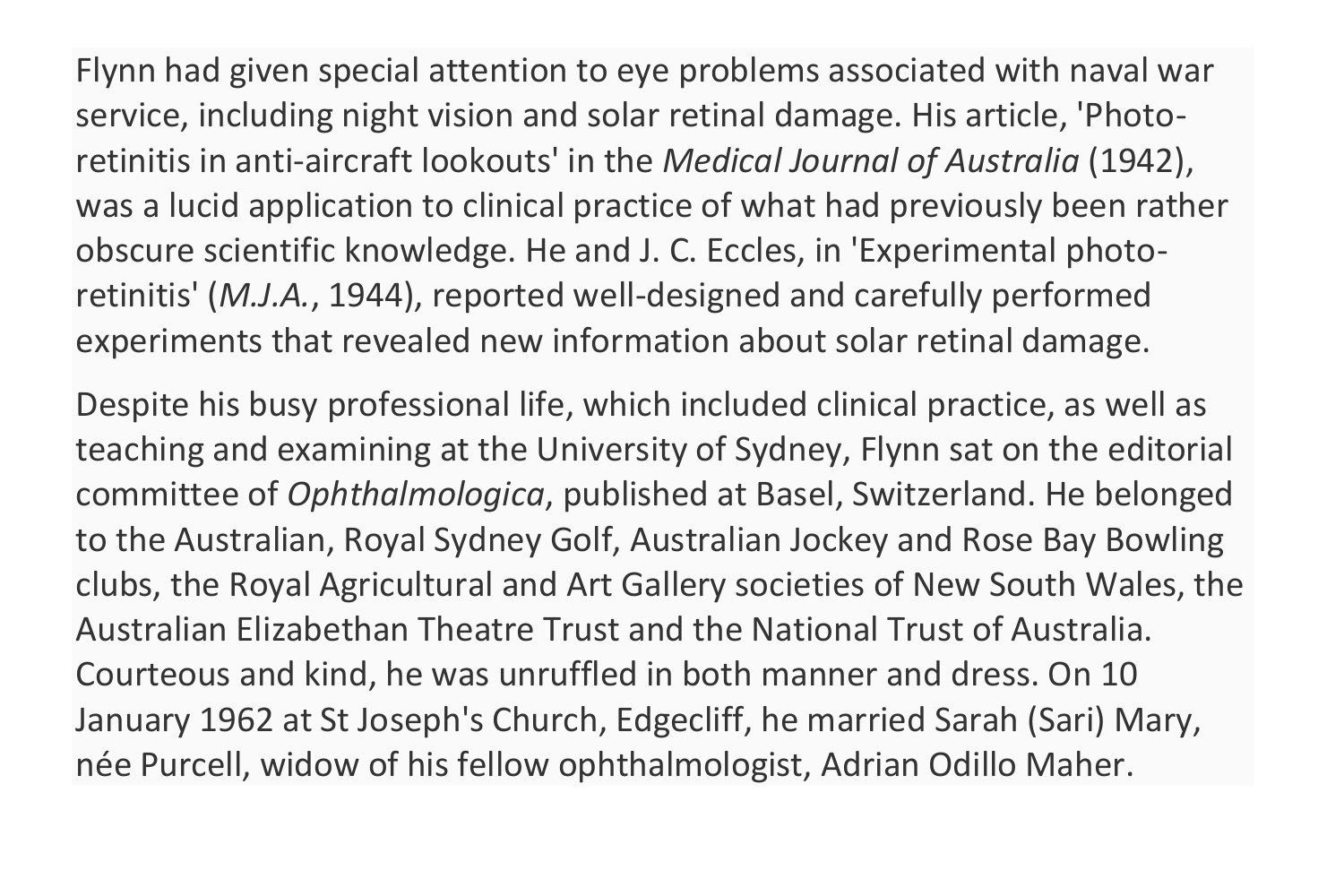Survived by his wife, James died of a coronary occlusion on 15 July 1969 at his Darling Point home and was buried in South Head cemetery.

His younger brother Leopold Rupert (1901-1983), consultant physician, was born on 25 March 1901 in Sydney and graduated M.B., Ch.M. in 1924. On the death of his father in 1926, Leo took over his general practice in College Street. After being admitted to membership of the Royal Australasian College of Physicians in 1939, he became a Macquarie Street consultant. A conservative, thorough and sympathetic physician, he was an influential figure at Lewisham and St Margaret's hospitals. During World War II he was a part-time specialist with the R.A.A.F. Medical Branch. He belonged to the A.J.C. and Vaucluse Bowling Club. Leo died on 12 December 1983 at his Darling Point home; his wife Dorothea Mary, née Hickey, and their two sons and three daughters survived him.

Gregory Stephen (1911-1978), ophthalmic surgeon, was born on 8 January 1911 in Sydney and graduated M.B., B.S. in 1935. He was an honorary at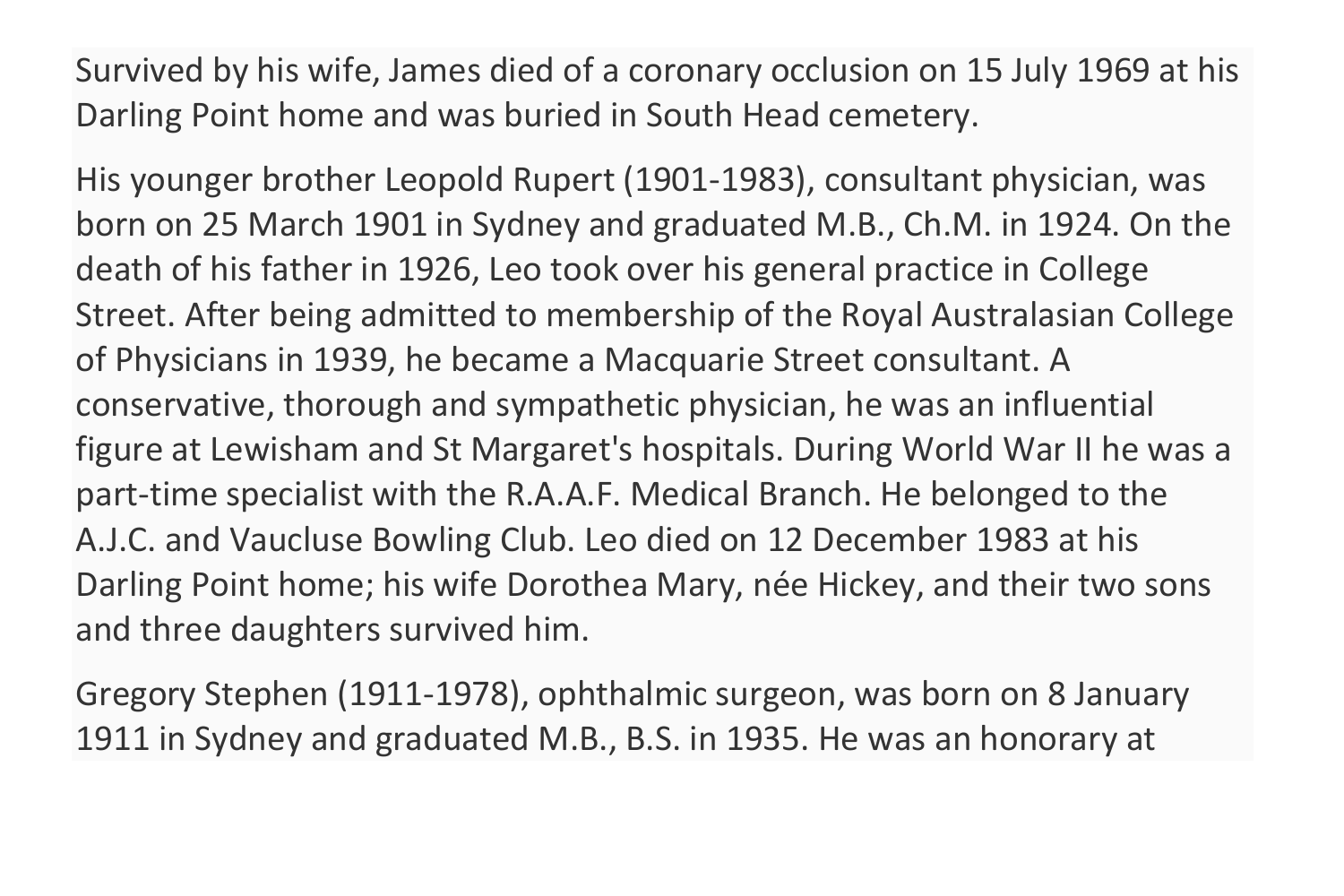Lewisham Hospital, a foundation member of the O.S.A. and one of the first fellows in ophthalmology of the R.A.C.S. Having served in the Citizen Military Forces, in 1942 he was seconded to the Australian Imperial Force. He performed specialist work in the 121st Australian General Hospital, Katherine, Northern Territory, the 2nd/7th A.G.H., Lae, New Guinea, and the 110th A.G.H., Perth, and was a major at the end of the war. Predeceased by his wife Mary Margaret, née Curtis, Greg died of myocardial infarction on 10 July 1978 at his Wollstonecraft home; his son and three of his four daughters survived him.

Another brother Francis Stanislaus (b.1906), an ophthalmic surgeon and missionary priest, was widely known as 'Flynn of the North' and was honoured for his medical work among Aborigines. Two of the Flynn sisters became Brigidine nuns.

## **Select Bibliography**

▪G. E. Hall and A. Cousins (eds), *Book of Remembrance of the University of Sydney in the Great War 1914-1918* (Syd, 1939)